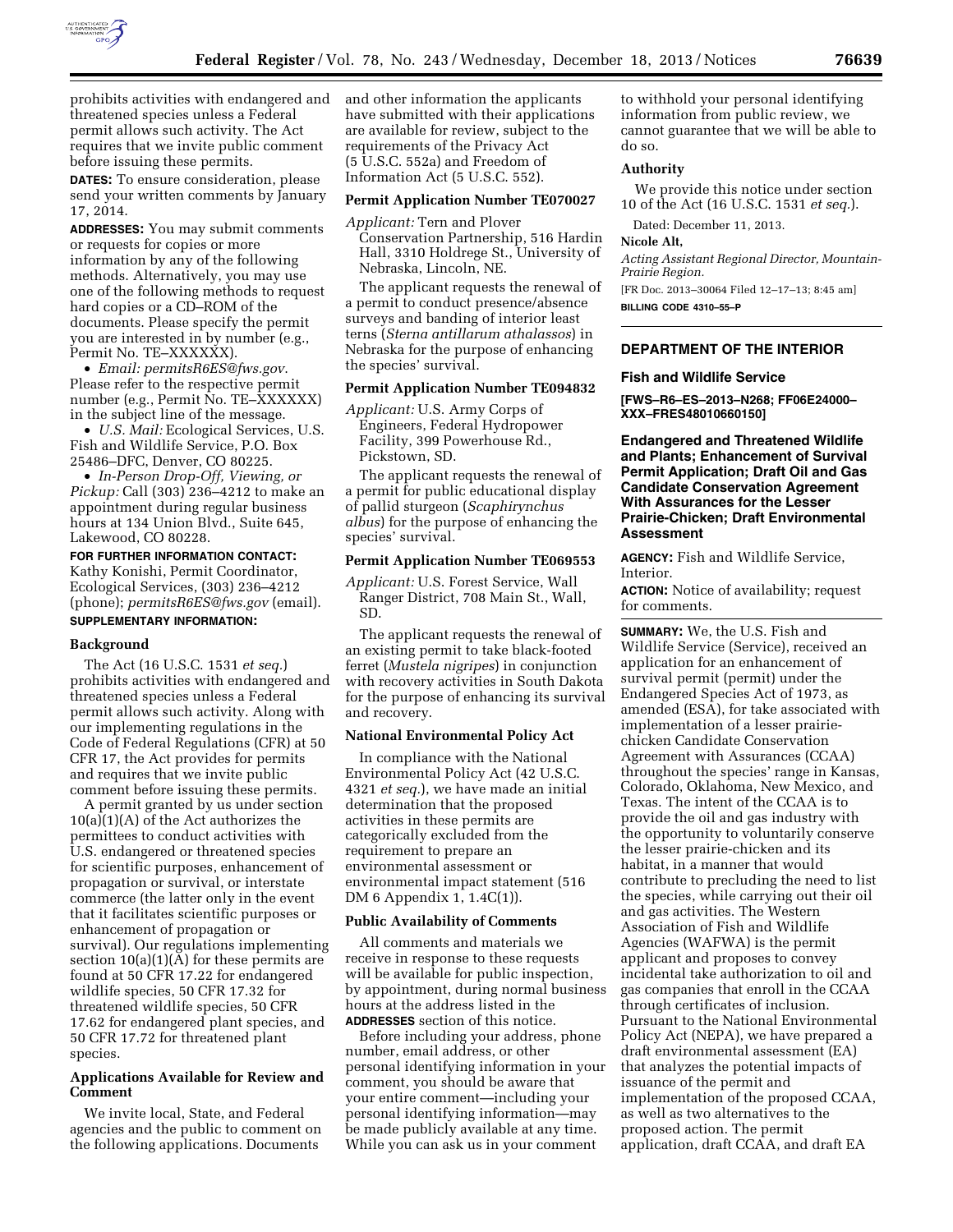are available for public review, and we seek public comment on these documents and potential issuance of the permit.

**DATES:** Written comments must be submitted by January 17, 2014.

**ADDRESSES:** Send written comments to Field Supervisor, Colorado Ecological Services Field Office, 134 Union Blvd., Ste. 670, Lakewood, CO 80228; or via email to *[lesserprairiechicken@fws.gov.](mailto:lesserprairiechicken@fws.gov)*  The draft CCAA and EA are available for review on our Mountain-Prairie Region Ecological Services Web site at *[http://](http://www.fws.gov/coloradoes/) [www.fws.gov/coloradoes/.](http://www.fws.gov/coloradoes/)* 

You also may review copies of these documents by appointment during regular business hours at the following offices: (a) Colorado Ecological Services Field Office (ESFO) (see address above), (303) 236–4773; (b) Kansas ESFO, 2609 Anderson Ave., Manhattan, KS 66502, (785) 539–3474; (c) Oklahoma ESFO, 9014 East 21 St., Tulsa, OK 74129, (918) 382–4501; (d) Austin, Texas ESFO, 10711 Burnet Rd., Suite 200, Austin, TX 78758, (512) 490–0057; (e) Arlington, Texas ESFO, 2005 NE Green Oaks Blvd., Suite 140, Arlington, TX 76006, (817) 277–1100; and (f) New Mexico ESFO, 2105 Osuna NE., Albuquerque, NM 87113, (505) 346–2525.

If you do not have access to the Web site or cannot visit our office, you may request copies by telephone at (303) 236–4773 or by letter to the Colorado ESFO.

# **FOR FURTHER INFORMATION CONTACT:**

Leslie Ellwood, Fish and Wildlife Biologist, Colorado Ecological Services Field Office, (303) 236–4747; *[leslie](mailto:leslie_ellwood@fws.gov)*\_ *[ellwood@fws.gov.](mailto:leslie_ellwood@fws.gov)* 

**SUPPLEMENTARY INFORMATION:** A CCAA is an agreement in which private and other non-Federal landowners voluntarily agree to undertake management activities and conservation efforts on their properties to enhance, restore, or maintain habitat to benefit species that are proposed for listing under the ESA, that are candidates for listing, or that may become candidates. If we approve the CCAA, we will issue an associated enhancement of survival permit, under section 10(a)(1)(A) of the ESA (16 U.S.C. 1531 *et seq.*), that authorizes incidental take resulting from covered activities should the species addressed in the CCAA become listed. Through the CCAA and permit, we also provide assurances to participating landowners that we will not impose additional land, water, or financial commitments or restrictions on land, water, or resource use, as a result of efforts to attract or increase the numbers or distribution of a species on their property if that species becomes listed

under the ESA in the future. Application requirements and issuance criteria for enhancement of survival permits through a CCAA are found in 50 CFR 17.22(d) and 17.32(d), as well as 50 CFR part 13.

Under the proposed range-wide CCAA, participating members of the oil and gas industry (Participants) would implement conservation measures that avoid, minimize, and mitigate impacts to the lesser prairie-chicken and their habitat from oil and gas activities on enrolled lands. The Service would issue the permit to WAFWA, who would administer the CCAA and enroll the Participants. The CCAA would be in effect for 30 years. The CCAA would cover non-Federal lands within the current range of the lesser prairiechicken, plus a 10-mile buffer around the current range. Any non-Federal lands within lesser prairie-chicken habitat in the covered area may be eligible for enrollment under the proposed CCAA.

The CCAA proposes to implement WAFWA's Lesser Prairie-chicken Range-wide Plan (Range-wide Plan), which the Service endorsed and WAFWA finalized in October 2013. The Range-wide Plan's conservation framework provides for financial incentives to landowners who voluntarily manage their lands to benefit the species. It also includes conservation measures to avoid, minimize, and mitigate impacts specific to current and anticipated land-use activities within the species' range, including oil and gas development. The Range-wide Plan contains a detailed mitigation fee structure that incentivizes locating impact activities outside of lesser prairie-chicken habitat or within lower quality habitat rather than within medium or high quality habitat. The proposed CCAA incorporates the Rangewide Plan's conservation measures and mitigation fees pertaining to oil and gas activities. Enrollment of lands with habitat impacted by oil and gas activities into the CCAA is intended to generate mitigation fees that will significantly help fund implementation of conservation actions under the Range-wide Plan for the lesser prairiechicken throughout its range.

With issuance of the enhancement of survival permit, the Service would provide WAFWA and the Participants assurances that, should the lesser prairie-chicken be listed, no further commitments or restrictions than those they committed to under the CCAA would be imposed, as long as the CCAA is properly implemented. Furthermore, if the lesser prairie-chicken is listed, the permit would provide WAFWA with

incidental take authorization. Participants would also receive take authorization through their certificates of inclusion under the permit. The permit would become effective on the effective date of a listing of the lesser prairie-chicken as endangered or threatened and would continue through the end of the CCAA term.

### **Background**

The lesser prairie-chicken currently inhabits rangelands dominated primarily by shinnery oak-bluestem and sand sagebrush-bluestem vegetation. Major factors affecting the status of the lesser prairie-chicken are habitat fragmentation, overutilization of habitat by domestic livestock, oil and gas development, wind energy development, loss of native rangelands to cropland conversion, herbicide use, fire suppression, and drought. On June 9, 1998, we determined that listing of the lesser prairie-chicken under the ESA was warranted but precluded by other higher priority actions (63 FR 31400). In the December 10, 2008, Candidate Notice of Review (73 FR 75176), we elevated the listing priority of the lesser prairie-chicken from 8 to 2, because the overall magnitude of threats to the lesser prairie-chicken were increasing and occurring throughout almost all of its occupied range.

On December 11, 2012, the Service proposed to list the lesser prairie chicken as threatened throughout its range (77 FR 73828). On May 6, 2013, the Service proposed a special rule (78 FR 26302), under section 4(d) of the ESA, that would allow for take of the lesser prairie chicken incidental to activities conducted pursuant to a Service-approved comprehensive conservation program developed by or in coordination with a State agency. The rule also proposed authorizing take incidental to agricultural activities included within a conservation plan developed by the Natural Resources Conservation Service (NRCS) for private agricultural lands in connection with the NRCS's Lesser Prairie Chicken Initiative. The Service has published the revised proposed 4(d) rule for public comment (78 FR 75306; December 11, 2013), and intends to issue its final determinations on the proposed listing and 4(d) rule no later than March 30, 2014.

The Service has issued permits under three other approved CCAAs for the lesser prairie-chicken. A Statewide umbrella CCAA has been in effect in Texas since 2006, to enhance conservation efforts in conjunction with ranching, agricultural land use, and oil and gas activities. In New Mexico, a